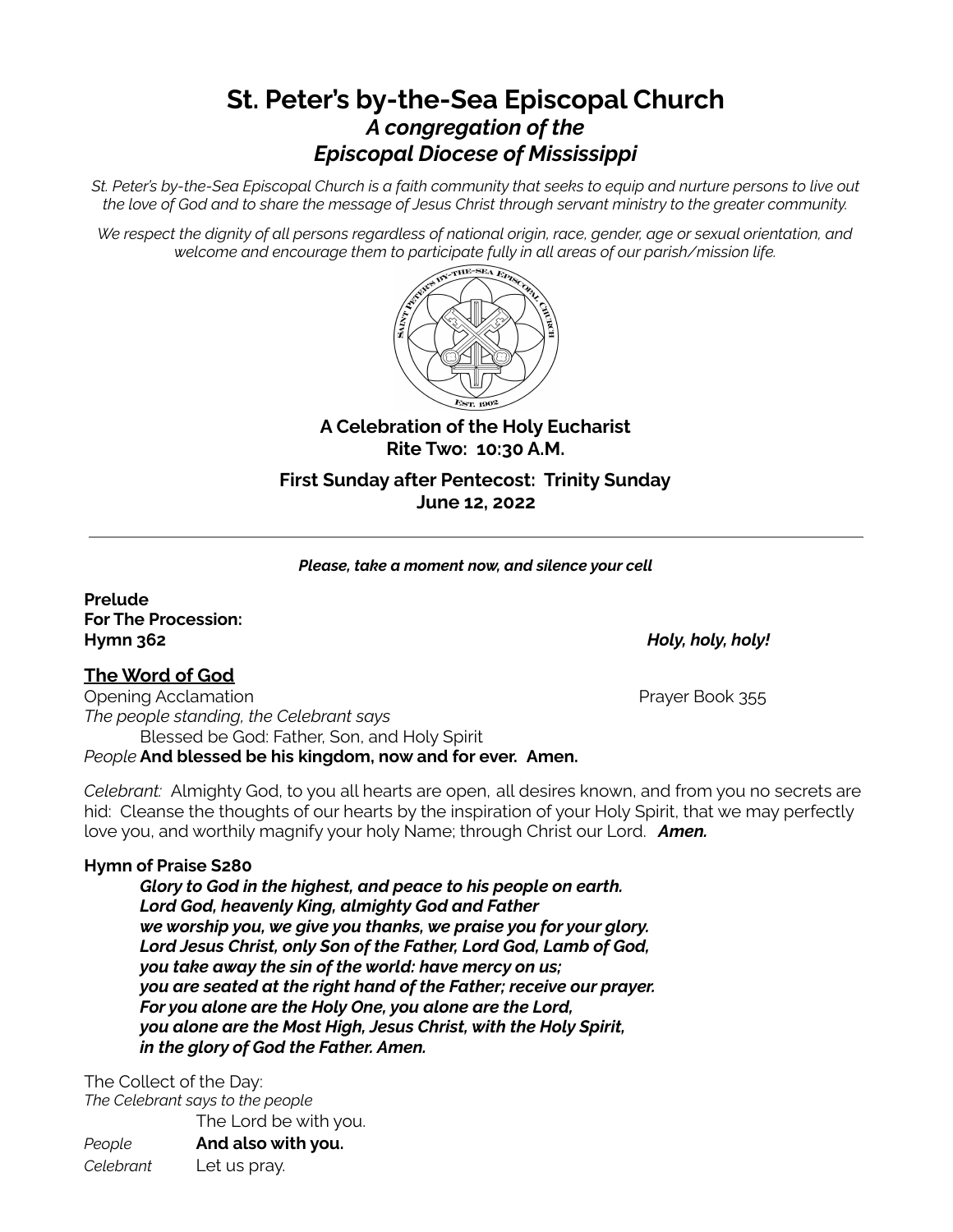Almighty and everlasting God, you have given to us your servants grace, by the confession of a true faith, to acknowledge the glory of the eternal Trinity, and in the power of your divine Majesty to worship the Unity: Keep us steadfast in this faith and worship, and bring us at last to see you in your one and eternal glory, O Father; who with the Son and the Holy Spirit live and reign, one God, for ever and ever. *Amen.*

*The Congregation is seated. All readings of Holy Scripture are found in the insert.*

**The Lessons**

The First Lesson **Proverbs 8:1-4, 22-31** Psalm 8 *read responsively* The Second Lesson Romans 5:1-5

# **Sequence Hymn: 421** *All glory be to God on high*

The Holy Gospel John 16:12-15 The Holy Gospel of our Lord Jesus Christ according to John *People* **Glory to you, Lord Christ** *After the Gospel, the Reader says* The Gospel of the Lord. *People* **Praise to you, Lord Christ.**

The Sermon The Rev. Patrick Sanders

The Nicene Creed **Prayer Book 358** 

**We believe in one God, the Father, the Almighty, maker of heaven and earth, of all that is, seen and unseen.**

**We believe in one Lord, Jesus Christ, the only Son of God, eternally begotten of the Father, God from God, Light from Light, true God from true God, begotten, not made, of one Being with the Father. Through him all things were made. For us and for our salvation he came down from heaven: by the power of the Holy Spirit he became incarnate from the Virgin Mary, and was made man. For our sake he was crucified under Pontius Pilate; he suffered death and was buried. On the third day he rose again in accordance with the Scriptures; he ascended into heaven and is seated at the right hand of the Father. He will come again in glory to judge the living and the dead, and his kingdom will have no end.**

**We believe in the Holy Spirit, the Lord, the giver of life, who proceeds from the Father and the Son. With the Father and the Son he is worshiped and glorified. He has spoken through the Prophets. We believe in one holy catholic and apostolic Church. We acknowledge one baptism for the forgiveness of sins. We look for the resurrection of the dead, and the life of the world to come. Amen.**

The Prayers of the People *The Leader and the People pray responsively*

Presider: In confidence we pray to the Father, through the Son, in the Holy Spirit, saying: Blessed Trinity, One God; how exalted is your Name in all the world.

Litanist: Holy and mysterious One, you have given to your church peace with the Father through our Lord Jesus Christ, and through Christ we have been justified by faith and obtained access to the grace in which we stand: Guide your Church into all truth through the Spirit of truth, that we may faithfully praise you and serve you always. Blessed Trinity, One God; **how exalted is your Name in all the world.**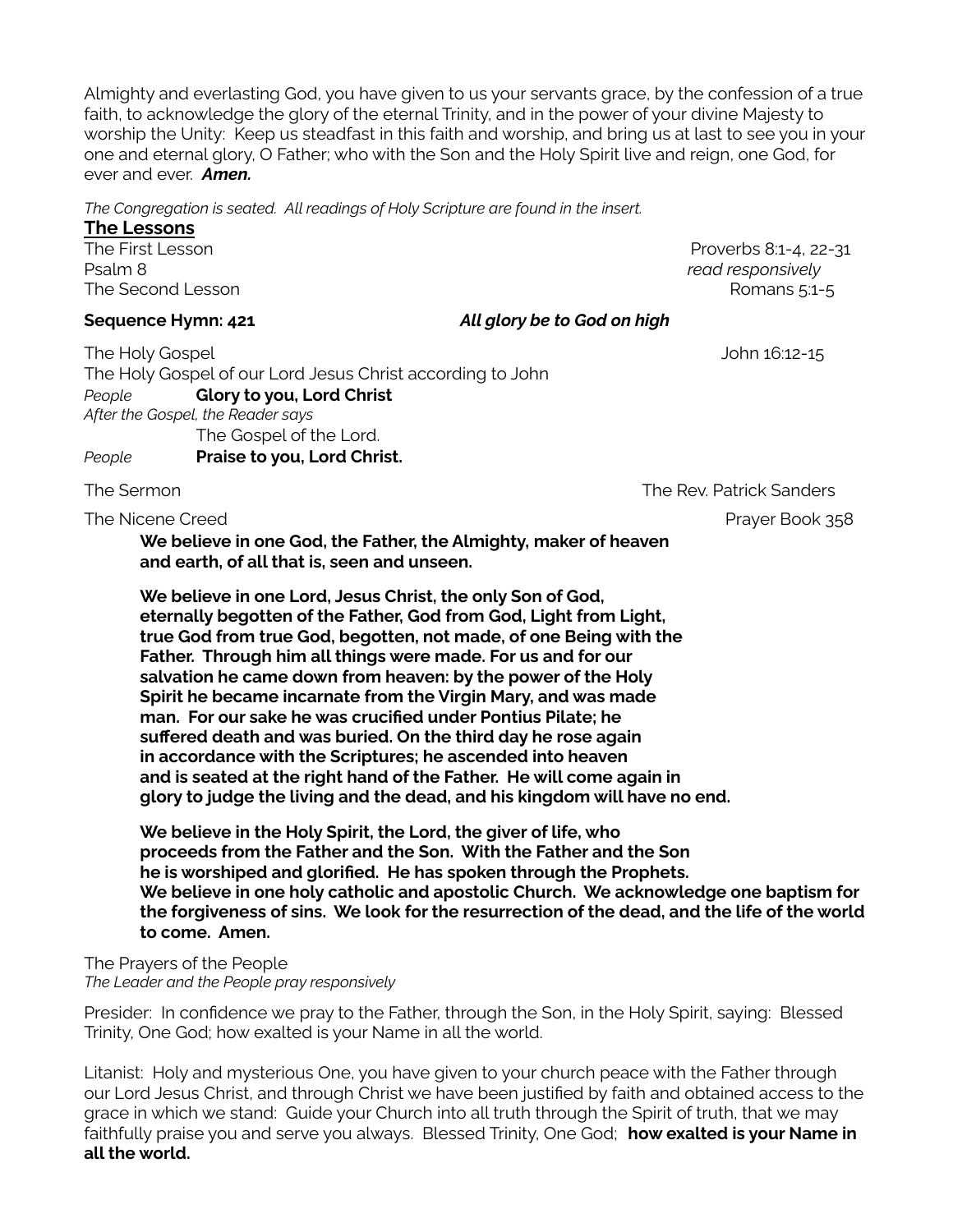Your majesty is praised from the mouths of infants and children: Let the leaders of our nation and all in authority throughout the world follow your wisdom, know your peace, and create communities of compassion and love. Blessed Trinity, One God; **how exalted is your Name in all the world.**

In your Spirit you reach everywhere to bless all humanity, created in your divine image, made but a little lower than the angels, yet adorned with glory and honor: Send forth your Wisdom to direct the human race, that all may listen to her voice and live into the fullness of life as you intend. Blessed Trinity, One God; **how exalted is your Name in all the world.**

You have led us into a good community where neighbors attend to one another with mutual care and accountability: Let us hear the call of wisdom and understanding, that we may live creatively and increase the measure of truth, beauty, and goodness that can be shared among all people. Blessed Trinity, One God; **how exalted is your Name in all the world.**

Your divine Wisdom rejoices in this inhabited world and delights in the human race. Let our suffering produce endurance, and endurance produce character, and character produce hope which does not disappoint us: Hear our prayers for those for whom we intercede, especially those we now mention aloud or in the silence of our hearts (pause); all those serving our country at home and abroad; and those on our prayer list. Accept our gratefulness for your goodness and blessing toward us, especially for those celebrating birthdays and anniversaries Marvin, Vicky, Heather, Wendy, Doug & Lynn, Jim & Judy. Receive into your eternal life those who have died, especially those we now remember aloud or in the silence of our hearts (pause). Blessed Trinity, One God; **how exalted is your Name in all the world.**

Presider: Your love, O Father, has been poured into our hearts through the Holy Spirit that has been given to us in Christ our Savior: Let divine wisdom and grace fill all creation, that we may live in you and you may live in us, to the praise and glory of the Holy Trinity,One God, living in truth, goodness, and beauty, forever and ever. **Amen.**

Celebrant: Let us confess our sins against God and our neighbor.

### *Minister and people:*

**Most merciful God, we confess that we have sinned against you in thought, word, and deed, by what we have done, and by what we have left undone. We have not loved you with our whole heart; we have not loved our neighbors as ourselves. We are truly sorry and we humbly repent.** For the sake of your Son Jesus Christ, have mercy on us and forgive us; that we may delight in **your will and walk in your ways to the glory of your Name. Amen.**

#### *Celebrant*

Almighty God have mercy on you, forgive you all your sins through our Lord Jesus Christ, strengthen you in all goodness, and by the power of the Holy Spirit keep you in eternal life. Amen.

#### The Peace

| Celebrant: | The Peace of the Lord be always with you.                          |  |
|------------|--------------------------------------------------------------------|--|
| People:    | And also with you.                                                 |  |
|            | The Minister and People greet one another in the name of the Lord. |  |

# **Announcements**

**Oblations brought forward** *(congregation stands)*

# **Offertory Hymn 512** *Come, gracious Spirit, heavenly Dove*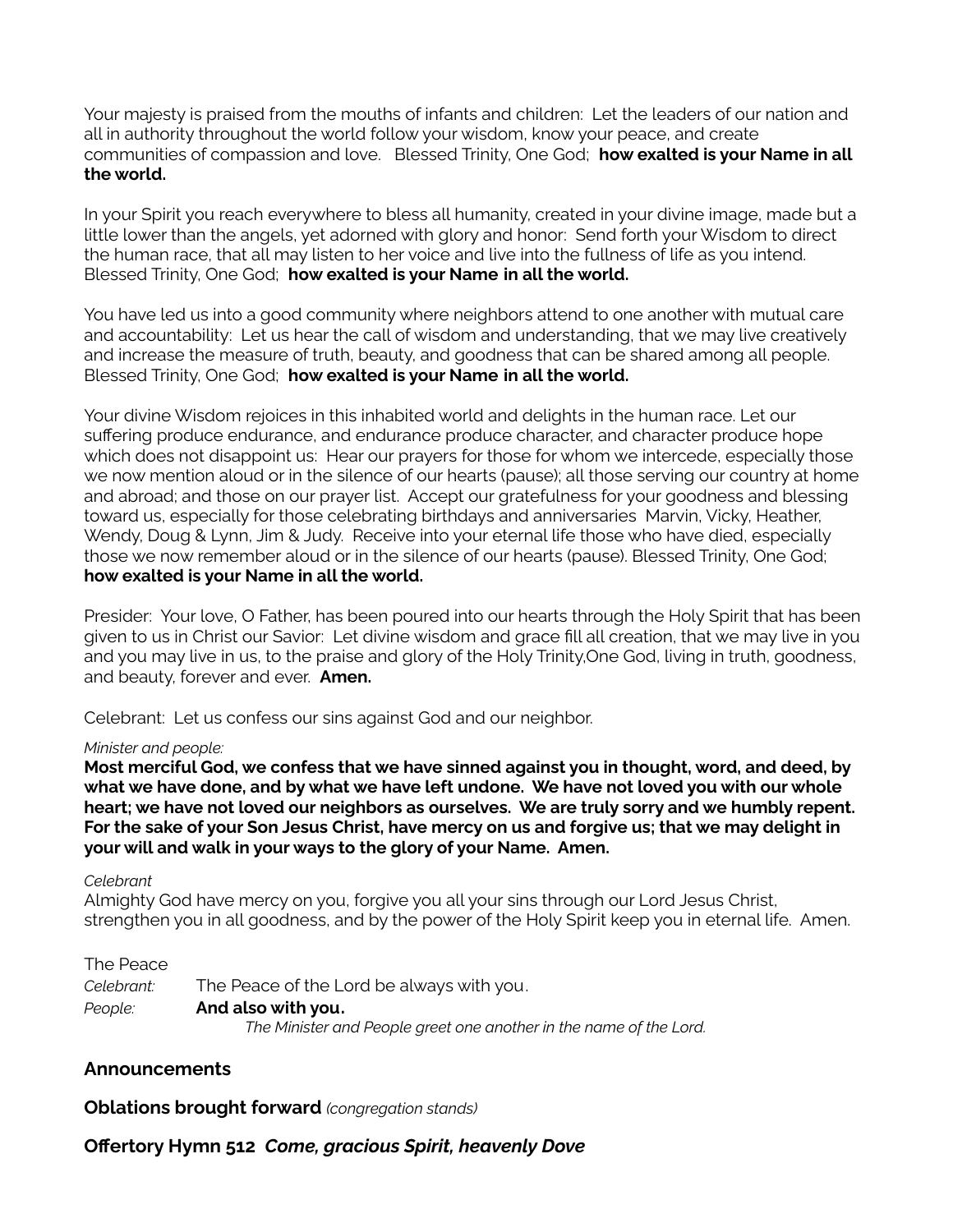# **Presentation Hymn** *Sung to tune of 618*

*Praise God, from whom all blessings flow; praise him all creatures here below. Alleluia, alleluia. Praise him above, ye heavenly host: Praise Father, Son and Holy Ghost. Alleluia, alleluia, alleluia, alleluia, alleluia.*

# **The Holy Communion**

| The Great Thanksgiving |                                                                                                                                         |                 |
|------------------------|-----------------------------------------------------------------------------------------------------------------------------------------|-----------------|
| Eucharistic Prayer A   |                                                                                                                                         | Prayer Book 361 |
|                        | The Lord be with you.                                                                                                                   |                 |
| People                 | And also with you.                                                                                                                      |                 |
| Celebrant              | Lift up your hearts.                                                                                                                    |                 |
| People                 | We lift them to the Lord.                                                                                                               |                 |
| Celebrant              | Let us give thanks to the Lord our God.                                                                                                 |                 |
| People                 | It is right to give him thanks and praise.                                                                                              |                 |
| Celebrant              | It is right, and a good and joyful thing, always and everywhere to<br>give thanks to you, Father Almighty, Creator of heaven and earth. |                 |

### *The Celebrant adds an additional prayer (Proper Preface) followed by*

Therefore we praise you, joining our voices with Angels and Archangels and with all the company of heaven, who for ever sing this hymn to proclaim the glory of your Name:

### *Sanctus S125*



#### *The Celebrant continues*

Holy and gracious Father: In your infinite love you made us for yourself; and, when we had fallen into sin and become subject to evil and death, you, in your mercy, sent Jesus Christ, your only and eternal Son, to share our human nature, to live and die as one of us, to reconcile us to you, the God and Father of all. He stretched out his arms upon the cross, and offered himself, in obedience to your will, a perfect sacrifice for the whole world.

On the night he was handed over to suffering and death, our Lord Jesus Christ took bread; and when he had given thanks to you, he broke it, and gave it to his disciples, and said, "Take, eat: This is my body, which is given for you. Do this for the remembrance of me." After supper he took the cup of wine; and when he had given thanks, he gave it to them, and said, "Drink this, all of you: This is my Blood of the new Covenant, which is shed for you and for many for the forgiveness of sins. Whenever you drink it, do this for the remembrance of me."

Therefore, we proclaim the mystery of faith: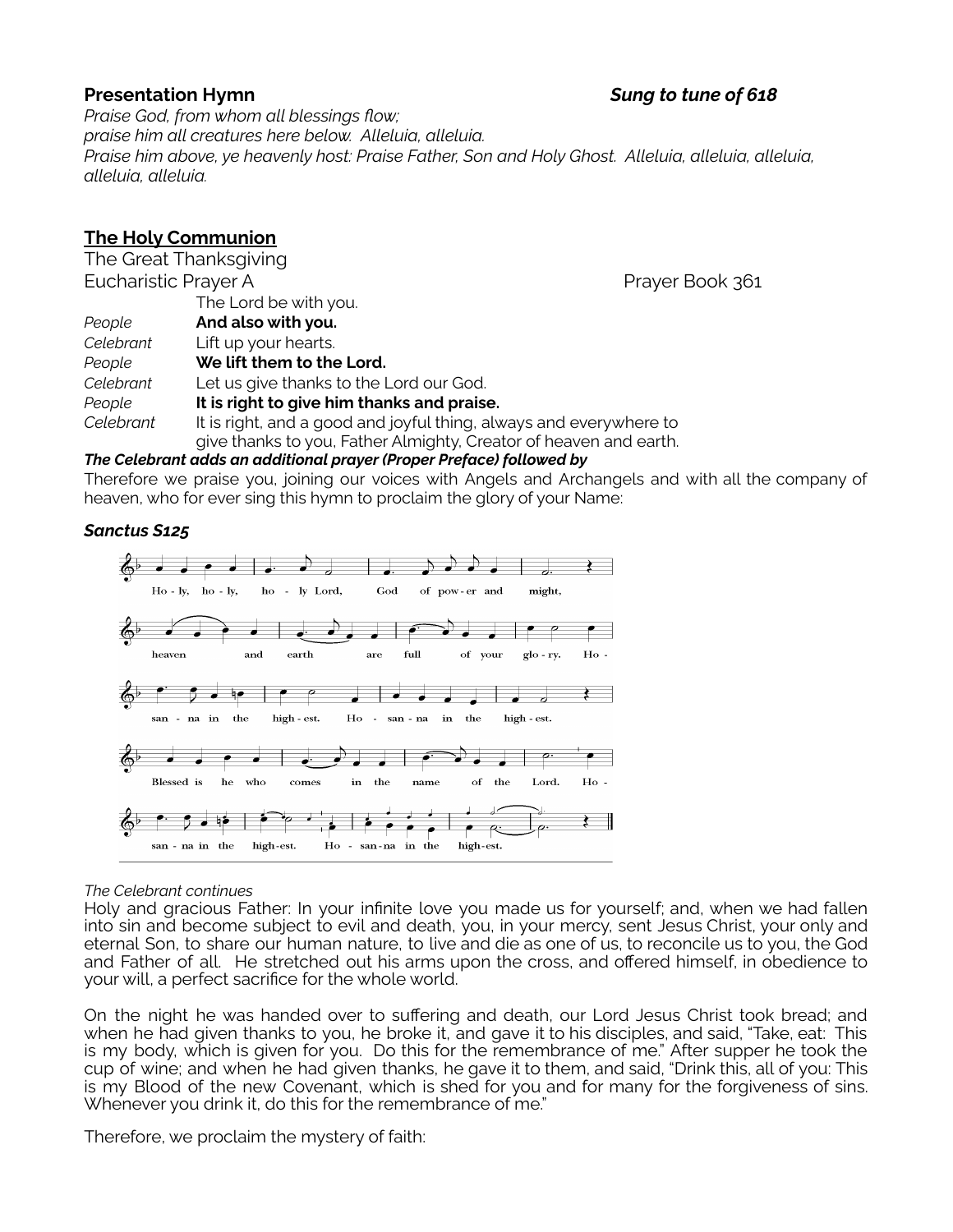### *Celebrant and People say together*

#### **Christ has died. Christ is risen. Christ will come again.**

*The Celebrant continues*

We celebrate the memorial of our redemption, O Father, in this sacrifice of praise and thanksgiving. Recalling his death, resurrection, and ascension, we offer you these gifts.

Sanctify them by your Holy Spirit to be for your people the Body and Blood of your son, the holy food and drink of new and unending life in him. Sanctify us also that we may faithfully receive this holy Sacrament, and serve you in unity, constancy, and peace; and at the last day bring us with all your saints into the joy of your eternal kingdom.

All this we ask through your Son Jesus Christ. By him, and with him, and in him, in the unity of the Holy Spirit all honor and glory is yours, Almighty Father, now and for ever. *Amen.*

*Celebrant:*

As now, as our Savior Christ has taught us, we are bold to say,

#### **The Lord's Prayer Prayer Book 364**

*Our Father, who art in heaven, hallowed by thy Name, thy kingdom come, thy will be done, on* earth as it is in heaven. Give us this day our daily bread. And forgive us our trespasses, as we *forgive those who trespass against us. And lead us not into temptation, but deliver us from evil. For thine is the kingdom, and the power, and the glory, for ever and ever. Amen.*

The Breaking of the Bread *The Celebrant breaks the consecrated Bread as a period of silence is kept.*

Alleluia. Christ our Passover is sacrificed for us; *Therefore let us keep the feast. Alleluia*

*Celebrant:* The Gifts of God for the People of God.

Communion of the People *Wherever you are on your journey of faith you are welcome at this table..*

**For the Communion: 664** *My Shepherd will supply my need*

Post Communion Prayer Prayer Book 365 *Celebrant* Let us pray.

*Celebrant and people*

**Eternal God, heavenly Father, you have graciously accepted us as living members of your Son our** Savior Jesus Christ, and you have fed us with spiritual food in the Sacrament of his Body and Blood. Send us now into the world in peace, and grant us strength and courage to love and serve you with **gladness and singleness of heart; through Christ our Lord. Amen.**

**Blessing**

**For The Retiring Procession: Hymn: 401** *The God of Abraham praise*

Dismissal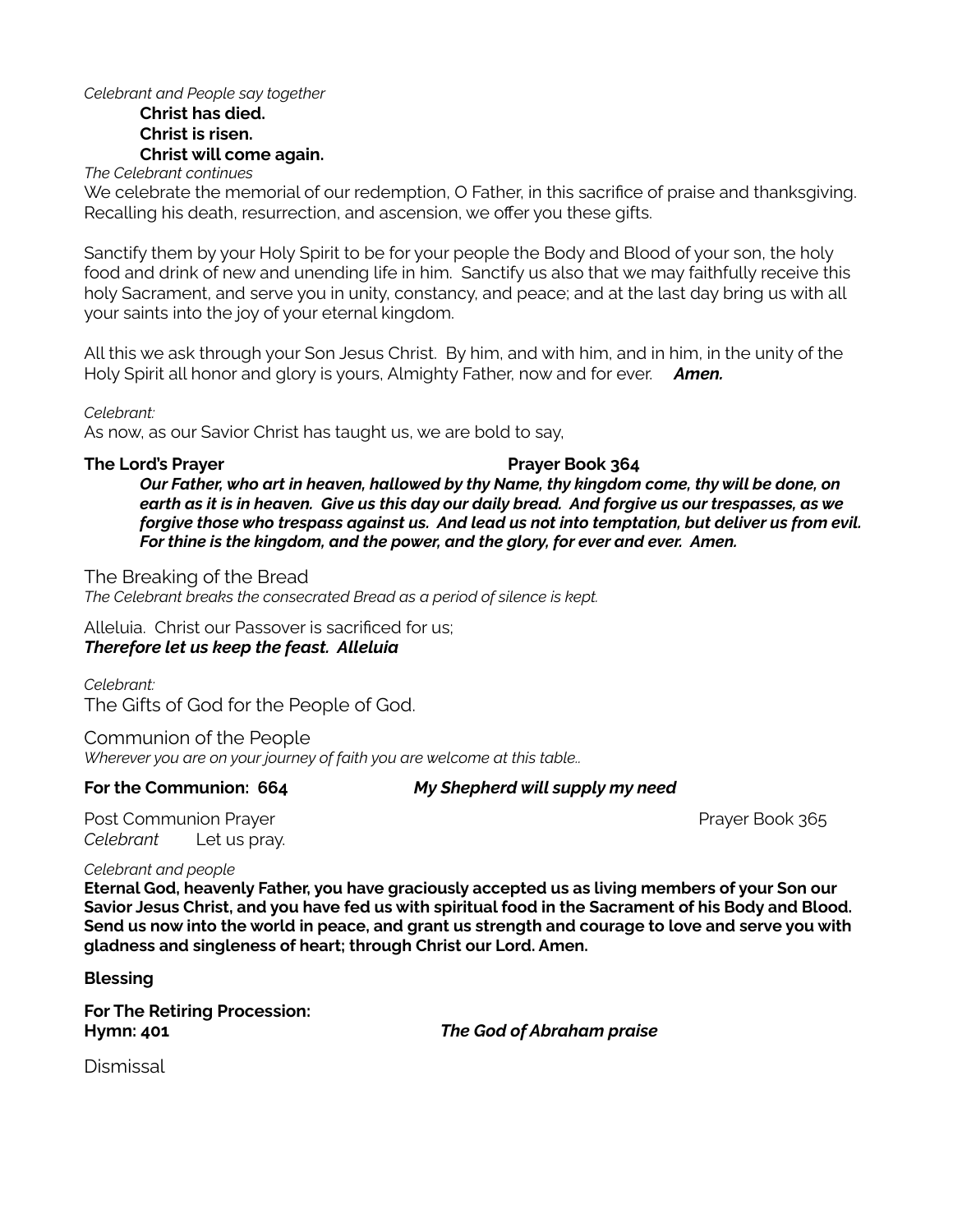### **Serving Today**

Trisha Switzer, Reader Dunny Green, Reader Kerry Hudson, Chalice Derrick Hudson, Chalice Mike Cassady, Usher Woo Sheely, Usher Hannah Bell, Vestry Person JT Anglin, Organist/Choirmaster The Rev. Scott Williams, Deacon The Rev. Patrick Sanders, Rector

**PRAYER LIST**

Deannie Wood Ronnie Glass JoAnn VanAtta Linda Ingles Dot Parker **Doming Community** Doming Welch Lee Hood **Pat Robertson** Vanessa Vincent **Andrew McElroy** Barbara Felder **Galactic Contract Contract Contract Contract Contract Contract Contract Contract Contract Contract Contract Contract Contract Contract Contract Contract Contract Contract Contract Contract Contract Contract** Linda Harborth **Rick Lyons** Johnny Kersanac **Johnny Kersanac** Jim Faulise Jack Watson Joe Hendrickson Jane Swett **Cooper Cross** Bob Clower **Good Clower Joe & Karen Myers** 

#### **COMMUNITY** Liz Lassere

Mary Beth Plaissance Mike Joyner Jay LaCoste Josie Gus Smith Chuck Walker Beverly Weeks Tarver **Dora Berry** Beverly Weeks Tarver Betty & Charlie Alice Christian Josh Chatelain Family Marvin Koury Rev. Nick Johnson Sandra Fairley Tara Taranto Christine Hilton Tabi Patch **Ruth McKay** The Goff Family **Betsy Tickle** Mari Jo Faulkner Geerald Changes Gee Grandis Robyn Mini Dowdle Chip Speaker Lee Caston **MILITARY** Marrico & Max Jonah Hudson Eddie Foster and The Tomas and Tomas Jonathan Case Ellis **Ellis** Sam Forrer Pat Hassin **Pat Hassin** Prendergast Geoff Stough **Dakota Moorefield** 

Brett Nicholas Ricki & James Curtis Reedie McCaughan Marjorie Hendrickson Ruth Witt **Evelyn Turner Echols** Jane McRay John Harrison Doucet Russell Curry

**Christian Teague** Joey Ranson Reagan Pittman

# **PARISH FAMILY EXTENDED FAMILY**